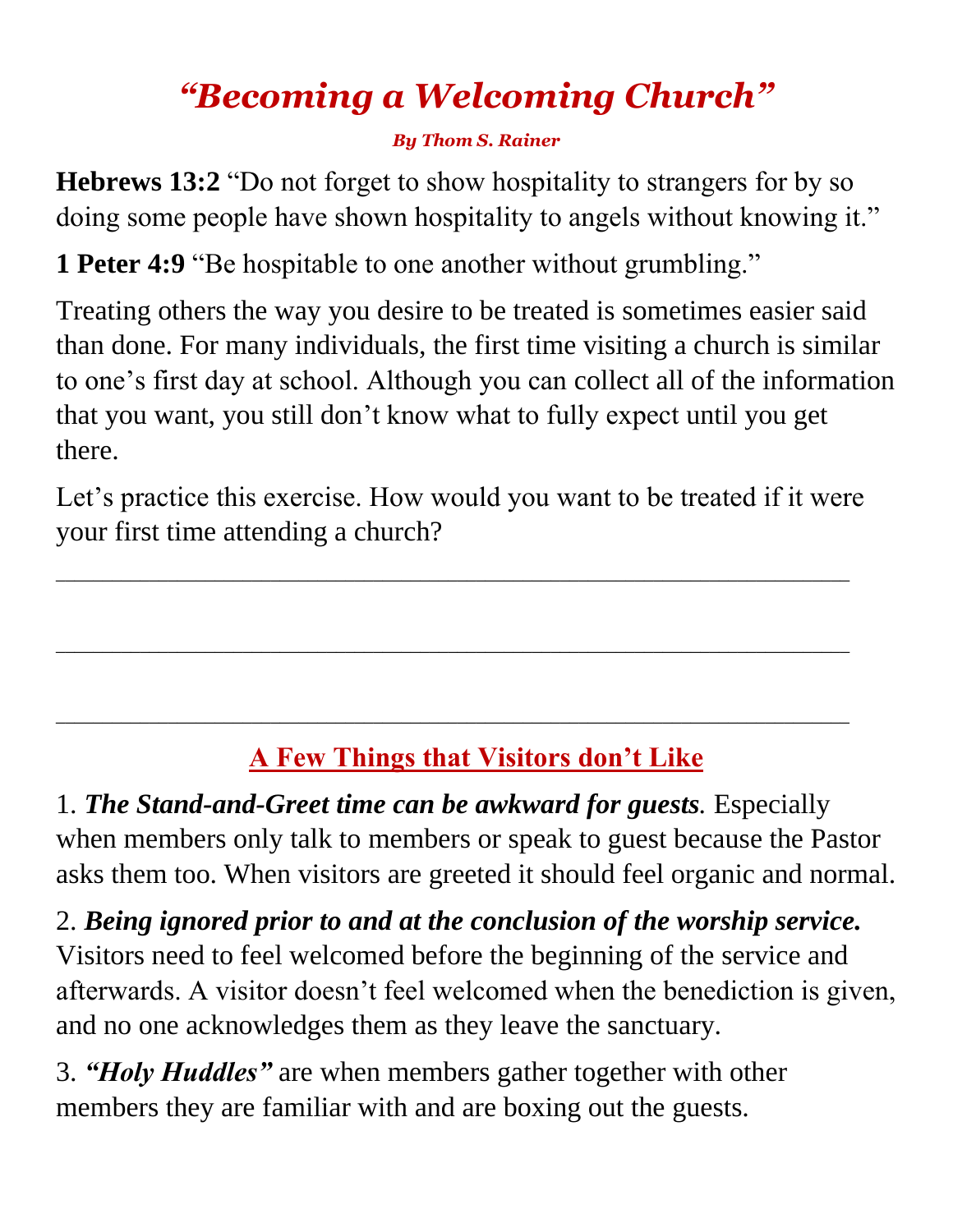### **Where is the Information**

If a guest were to walk into Antioch, would they be able to find information about the church? The information center can be simple but attractive. It should have information about the church, Bibles to give away, and other gifts to give. What are items we could add and offer to guest in our foyer/welcome center?

| $\sqrt{2}$              |  |  |
|-------------------------|--|--|
| $\mathcal{R}$<br>$\sim$ |  |  |

## **Silent Killers**

*1. Lighting and Sound* can play a significant role in visitors not returning to worship with us. If the lighting is too dim it can make guest feel uncomfortable. If the sound is too loud, too soft, or not clear it can create an unpleasant worship experience. A church's PA system is a necessity to the worship experience.

**2.** *Church Temperature.* It may seem insignificant, but the temperature of the church also plays a role in helping the members and the visitors feel welcome. Preparations should be made so that the church can be at a proper temperature depending on the seasons so that those attending can feel comfortable during the worship service.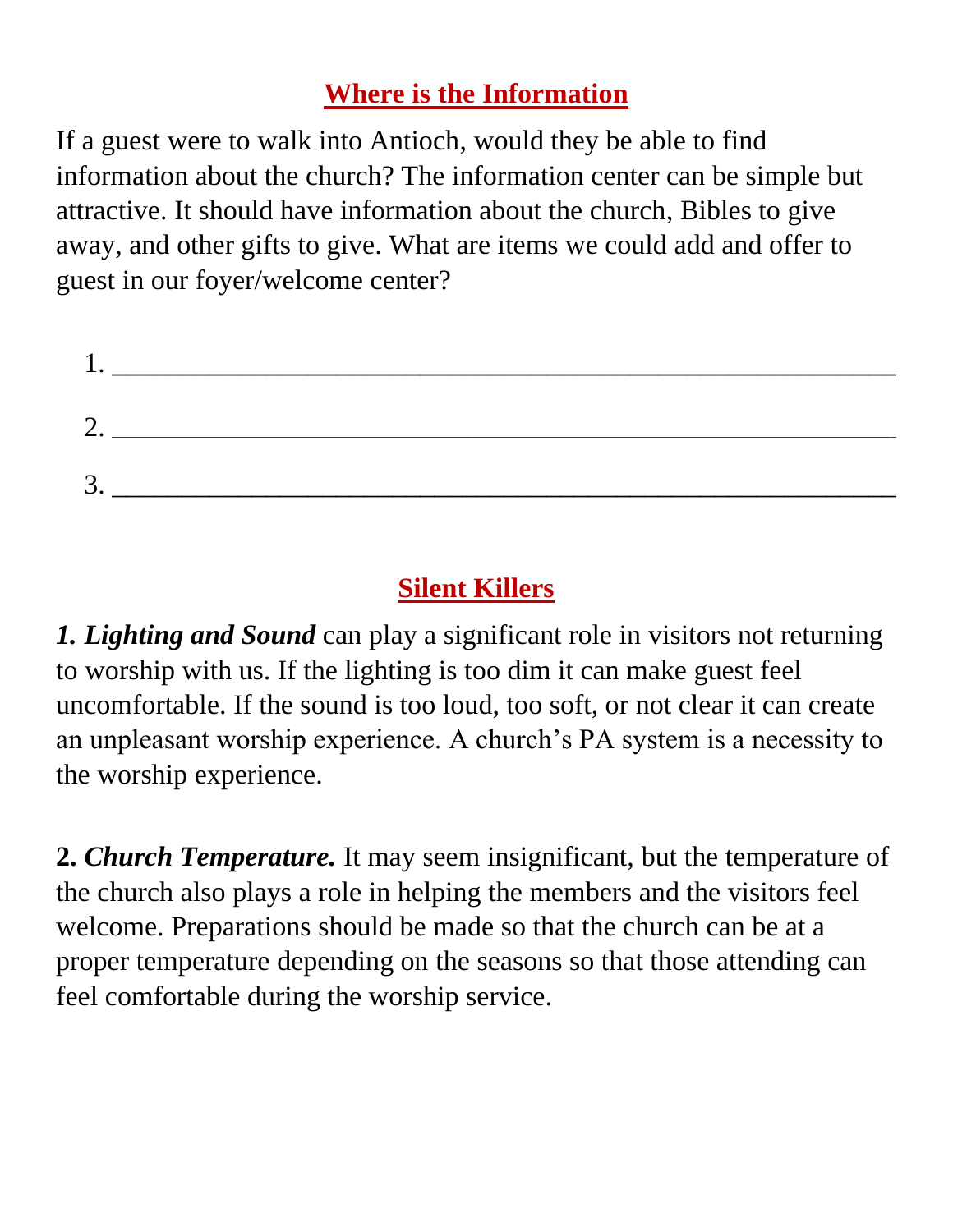**3.** *Being too friendly***.** Although we want our guest to feel welcome and wanted, too much of anything can kill you. Guest should feel welcomed without being overcrowded, made to feel uncomfortable, personal space violated, and without being pressured to join the church today.

**4.** *What's Next?* Potential members want to know if they join the church what's the next step to becoming a member, what's required of them, what ministries can they be a part of, and what ministries do we have in place for their children. When an individual considers joining the church, they are not just considering themselves, but they are also considering their family.

Many people join the church needing help in various areas of their lives. *(Marriage, singles, millennials, senior saints, collegiate, drug addiction, alcoholism, sex addicts, etc.)* The church needs to have different ministries in place to meet the various needs of peoples lives.

**5.** *No activities for Youth.* When an individual considers joining a church, they also want to know the church has activities for their family and their children. Parents want to know that their children are safe and will receive a good Christian education if they attend our church.

**6.** *Parking lot attendees.* Even the parking lot of a church can be a great place for ministry. It helps visitors to feel welcome when there is someone who can direct them to a parking spot and can also greet them when they arrive on the church grounds.